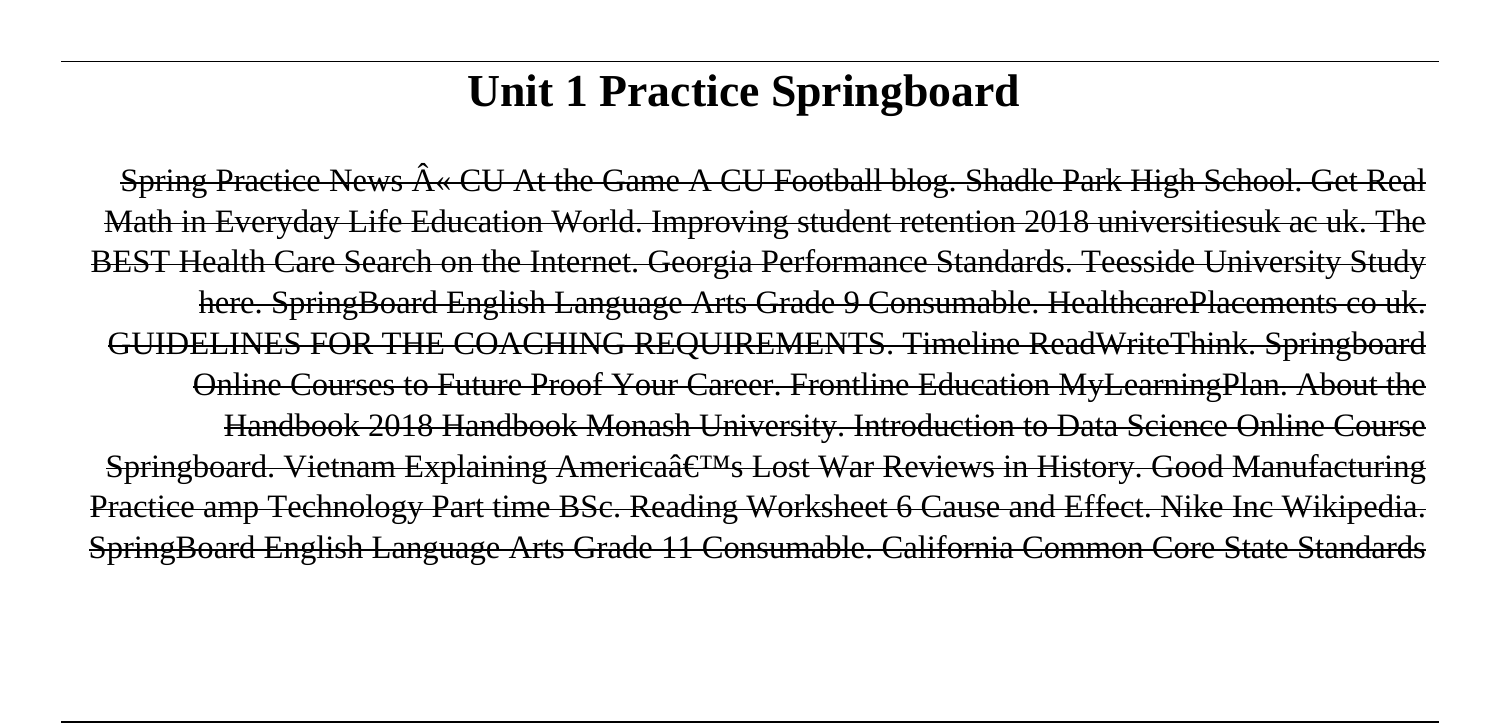cde ca gov. Frontline Education MyLearningPlan. www nhsbsa nhs uk. 25 Tanka for Children and Educators Atlas Poetica. A Day s Work Homeschoolshare. Pearson Language Tests Wiki

# *spring practice news*  $\hat{A}$ *« cu at the game a cu football blog*

*june 22nd, 2018 - spring practice news*  $\hat{a}\epsilon$ *"*  $\hat{a}\epsilon$  *roster review quarterbacks*  $\hat{a}\epsilon$  *wide receivers*  $\hat{a}\epsilon$  *tight ends fullbacks â* $\epsilon$  *running backs â* $\epsilon$  *offensive line â* $\epsilon$  *defensive line â* $\epsilon$  *linebackers â* $\epsilon$  *''* 

### '**Shadle Park High School**

**June 24th, 2018 - About SP Annual Report Card Profile History of Shadle Park Traditions Student Handbook Online Newsletter Academics Administration Advanced Placement AVID**'

## '**Get Real Math in Everyday Life Education World**

June 19th, 2018 - Get Real Math in Everyday Life How many times have your students asked When are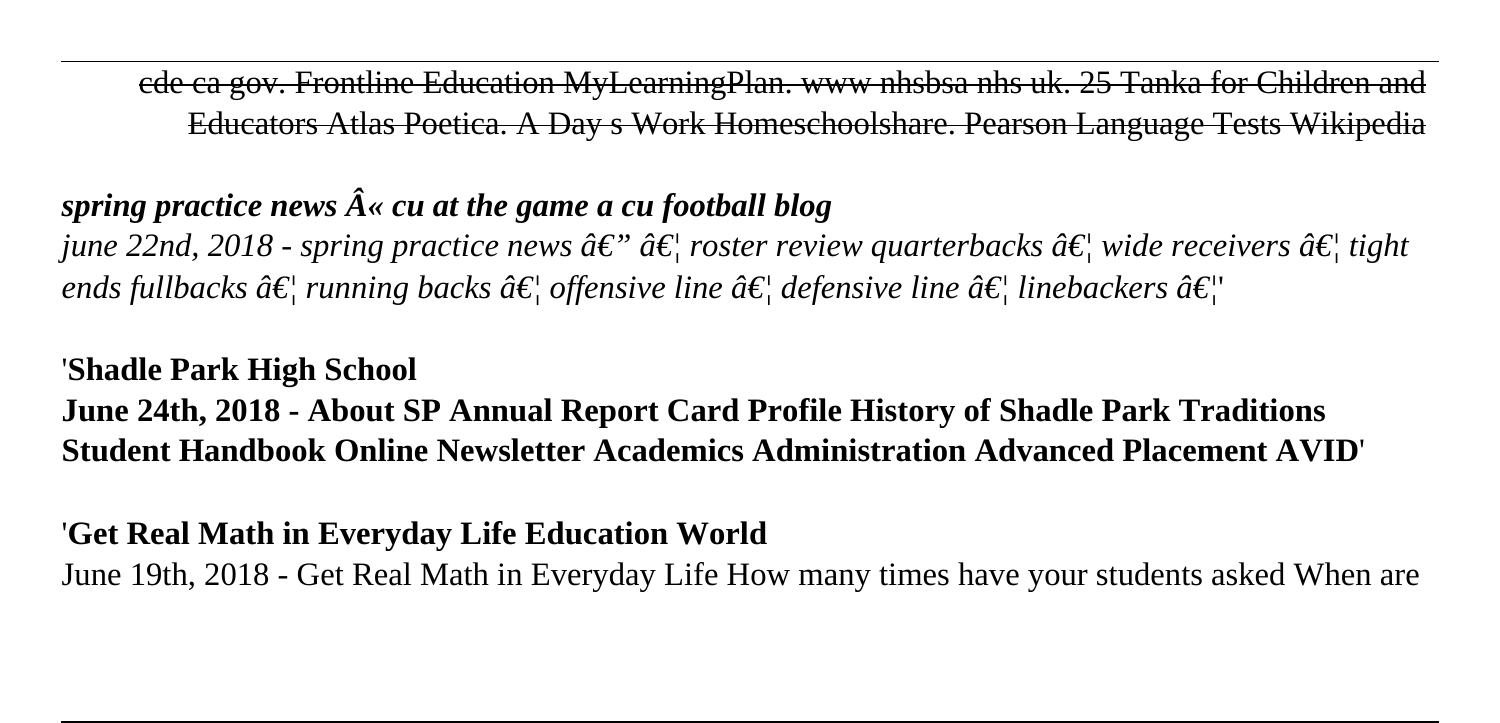### we ever going to use this in real life You ll find the answer here'

#### '**IMPROVING STUDENT RETENTION 2018 UNIVERSITIESUK AC UK**

JUNE 24TH, 2018 - THIS ONE DAY CONFERENCE WILL GIVE DELEGATES A FULL UNDERSTANDING OF THE POLICY LANDSCAPE

SURROUNDING RETENTION AS WELL AS THE KNOWLEDGE YOU NEED TO APPROACH THE CHALLENGE OF STUDENT RETENTION IN

YOUR OWN INSTITUTION,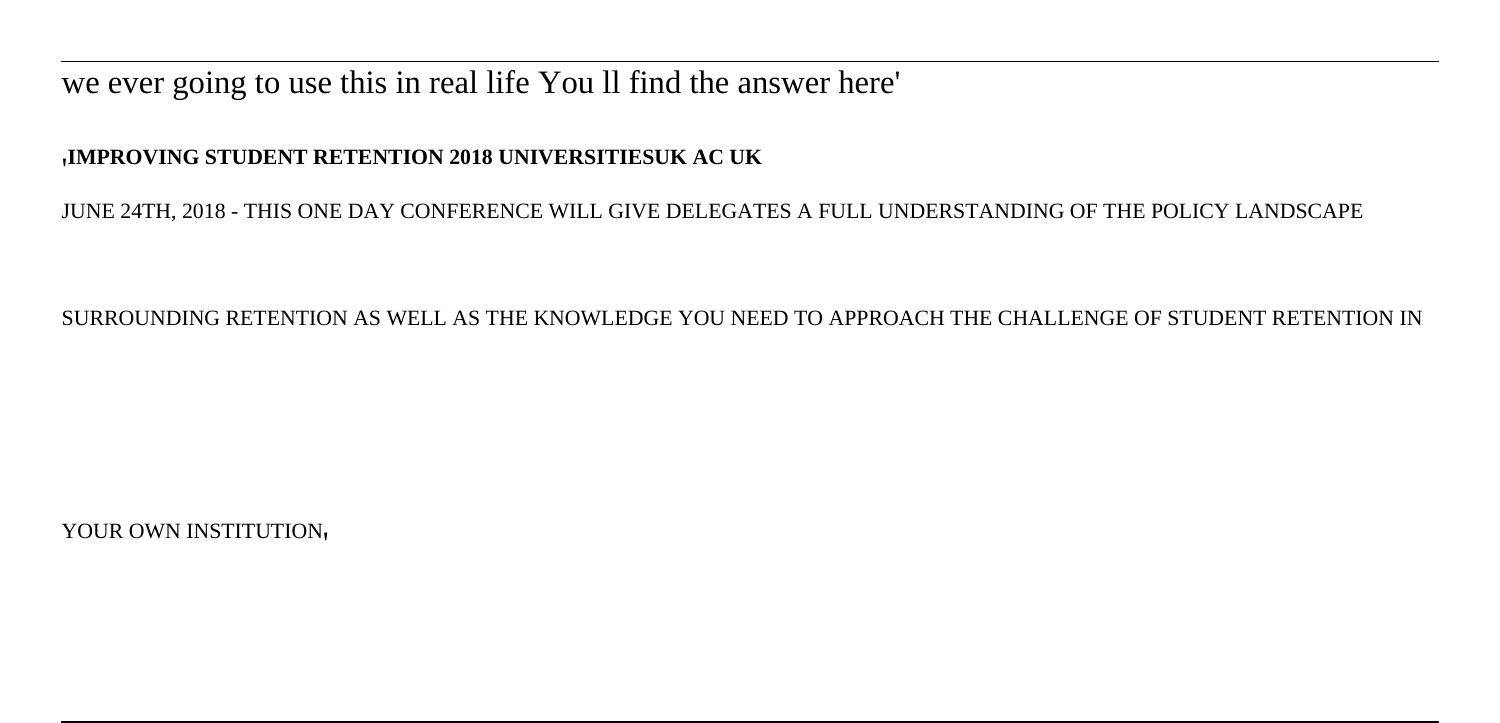#### '**The BEST Health Care Search on the Internet**

June 23rd, 2018 - MEDICAL JOBS Page 1 1 Certified Medical Assistant Astoria OR 97103 Astoria OR USA Certified Medical Assistant Coastal Family Health Astoria Oregon Full time 40 hrs wk Are you a Certified Medical Assistant who wants make a difference in the lives of medically underserved people'

### '**georgia performance standards**

june 24th, 2018 - georgiastandards org gso is a free public website providing information and necessary to help meet the educational needs of students''**teesside university study here** june 24th, 2018 - teesside university uses cookies to improve your experience on our site some of the cookies we use are essential for our site to work others assist us with our marketing'

#### '**SPRINGBOARD ENGLISH LANGUAGE ARTS GRADE 9 CONSUMABLE**

JUNE 13TH, 2018 - SPRINGBOARD ENGLISH LANGUAGE ARTS GRADE 9 CONSUMABLE STUDENT EDITION 2014 UNKNOWN ON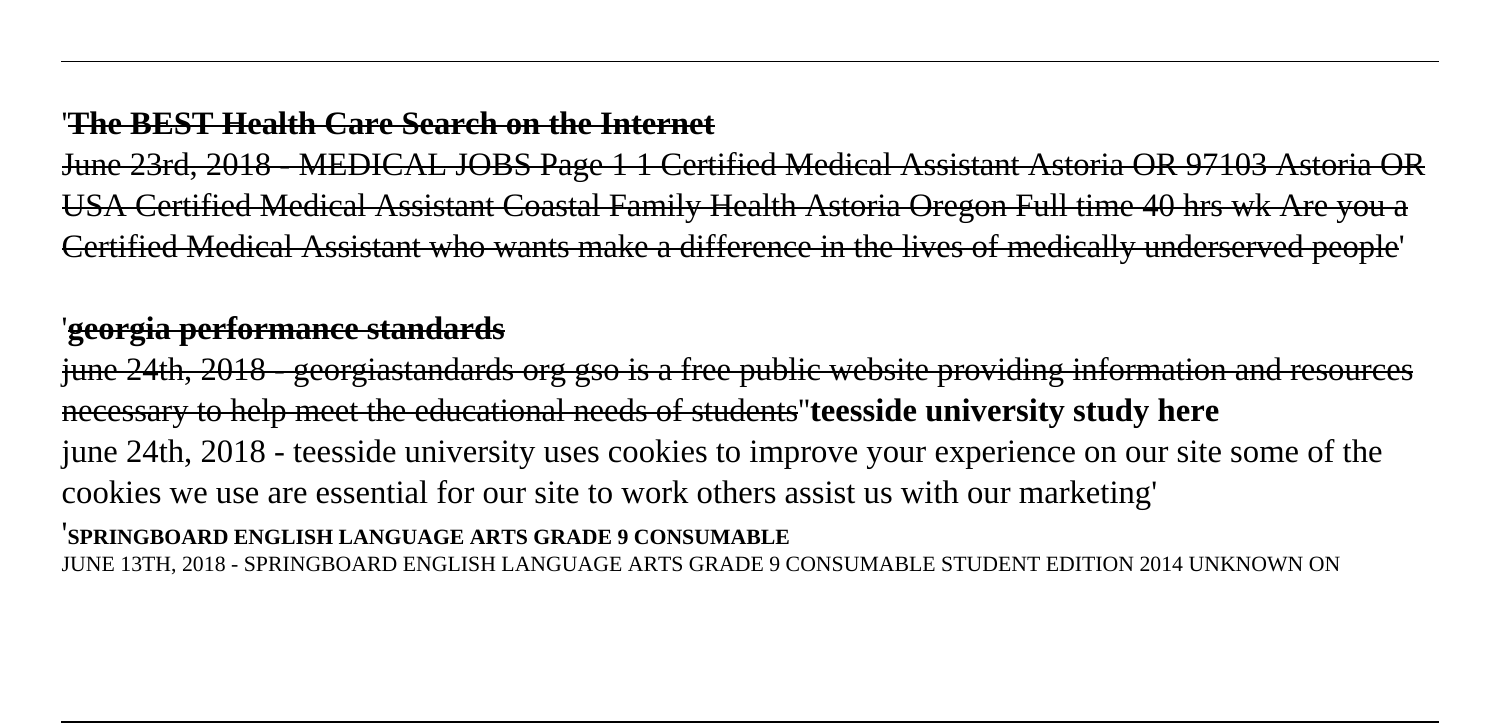AMAZON COM FREE SHIPPING ON QUALIFYING OFFERS GRADE 9 CONSUMABLE STUDENT EDITION 2014 SPRINGBOARD ENGLISH LANGUAGE ARTS'

## '*HealthcarePlacements Co Uk*

*June 24th, 2018 - If You Need To Access A Practice Placement Profile And Audit For Your Placement Area You Can Request The Username And Password By Searching For Your Placement And Clicking* The "Send Reminder― Icon"<del>GUIDELINES FOR THE COACHING REOUIREMENTS</del> June 23rd, 2018 - 3 GUIDELINES FOR THE COACHING REQUIREMENTS Regulations Commissioner of Education Section 135 4 c 7 i c and Section 135 5 The University of the State York''**Timeline ReadWriteThink**

**June 23rd, 2018 - Timeline Allows Students To Create A Graphical Representation Of An Event Or Process By Displaying Items Sequentially Along A Line Timelines Can Be Organized By Time Of Day Date Or Event And The Tool Allows Users To Create A Label With Short Or Long**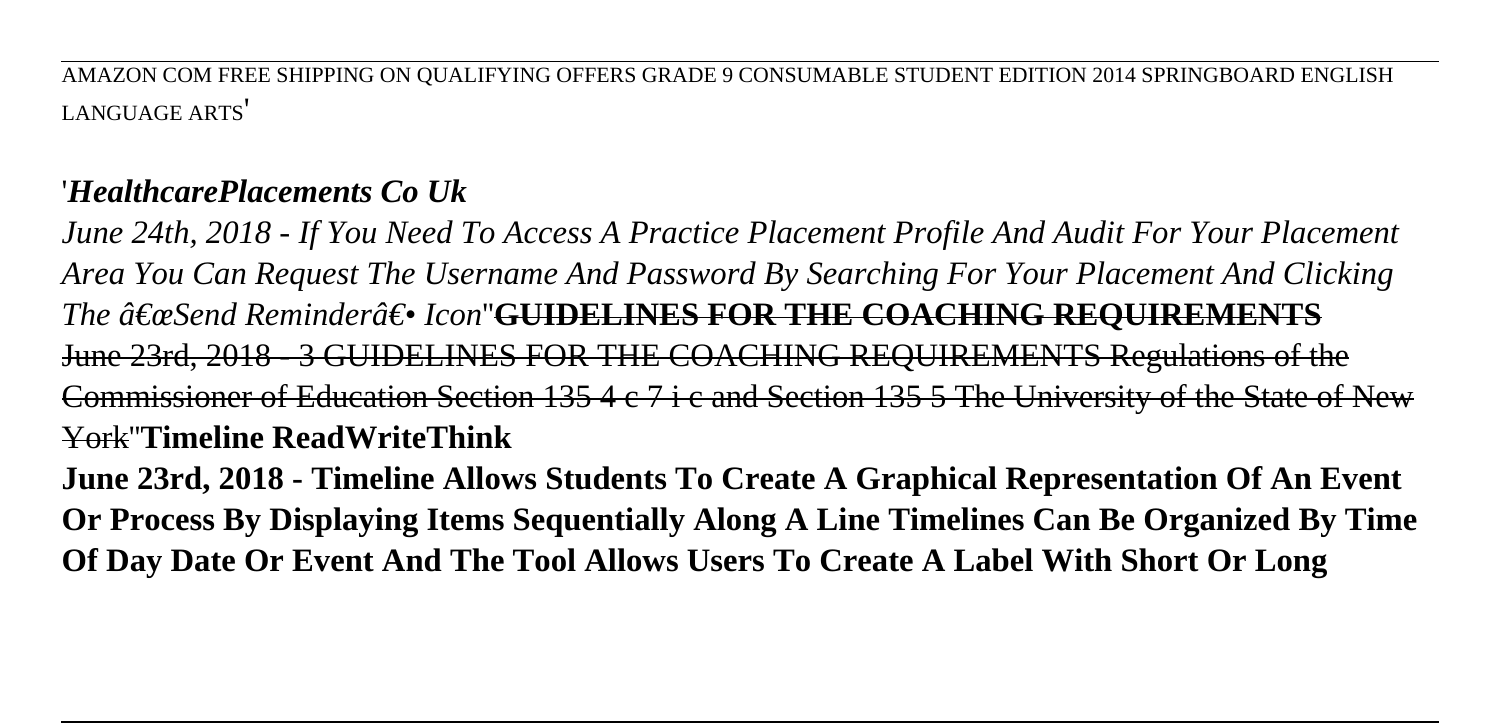**Descriptive Text**'

## '**SPRINGBOARD ONLINE COURSES TO FUTURE PROOF YOUR CAREER JUNE 24TH, 2018 - SPRINGBOARD OFFERS FLEXIBLE ONLINE COURSES IN CUTTING EDGE CAREER PATHS SUCH AS DATA SCIENCE DESIGN ANALYTICS MARKETING AND SECURITY ADVANCE YOUR CAREER WITH 1 ON 1 MENTORSHIP FROM INDUSTRY EXPERTS**'

'**Frontline Education MyLearningPlan**

June 22nd, 2018 - 5 Days Of Unit Writing And Professional Development From 8 00 Amâ $\epsilon$ " 2 30 Pm July 23rdâ $\epsilon$ "July 27th 2018 At The Monroe 2 Orleans

BOCES Conference Center Lunch On Your Own Participating Teachers Will Have Opportunity To Test Units In Classrooms During The 2018 2019 School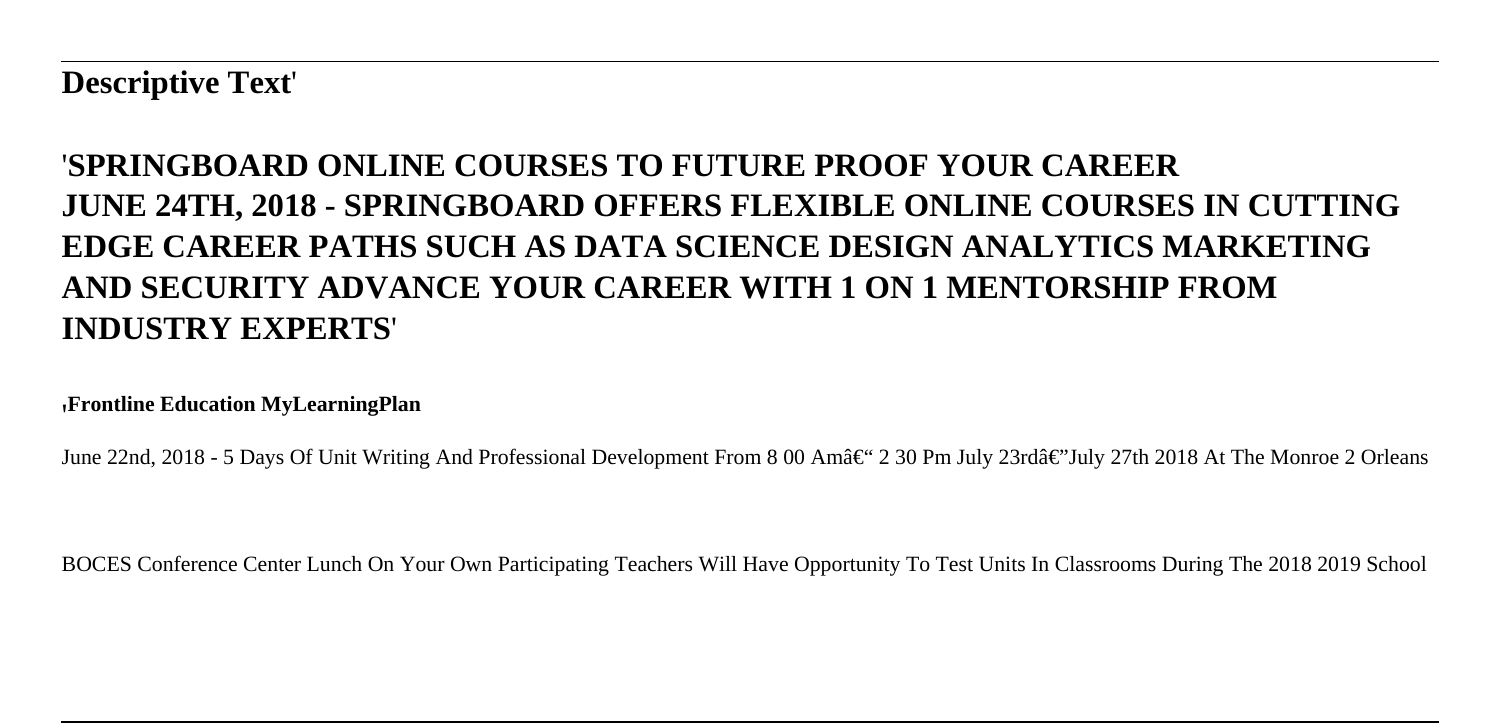## Year''**About The Handbook 2018 Handbook Monash University**

May 25th, 2018 - Study At Monash Our Global Reputation Ensures You Are Recognised For Your Skills And Talent No Matter Where In The World You Choose To Pursue Your Dreams''**Introduction to Data Science Online Course Springboard**

June 24th, 2018 - Launch a Data Science career Learn with 1 on 1 mentorship from experts Complete projects in R statistics data wrangling and visualization

**Earn a certificate** "*VIETNAM EXPLAINING AMERICAâ€*<sup>TM</sup>S LOST WAR REVIEWS IN HISTORY JUNE 19TH, 2018 - DR IAN HORWOOD REVIEW OF VIETNAM EXPLAINING AMERICA a E<sup>TM</sup>S *LOST WAR REVIEW NO 711 HTTP WWW HISTORY AC UK REVIEWS REVIEW 711 DATE ACCESSED 20 JUNE 2018*''**good manufacturing practice amp technology part time bsc** june 24th, 2018 - good manufacturing practice amp technology part time bsc cit offers full time part time and specialist courses in art business and humanities computing and information technology engineering media music nautical studies and science'

#### '**Reading Worksheet 6 Cause and Effect**

June 23rd, 2018 - Worksheet Objective To learn how to interpret what you read in passages like you will find on the high school equivalency test This is the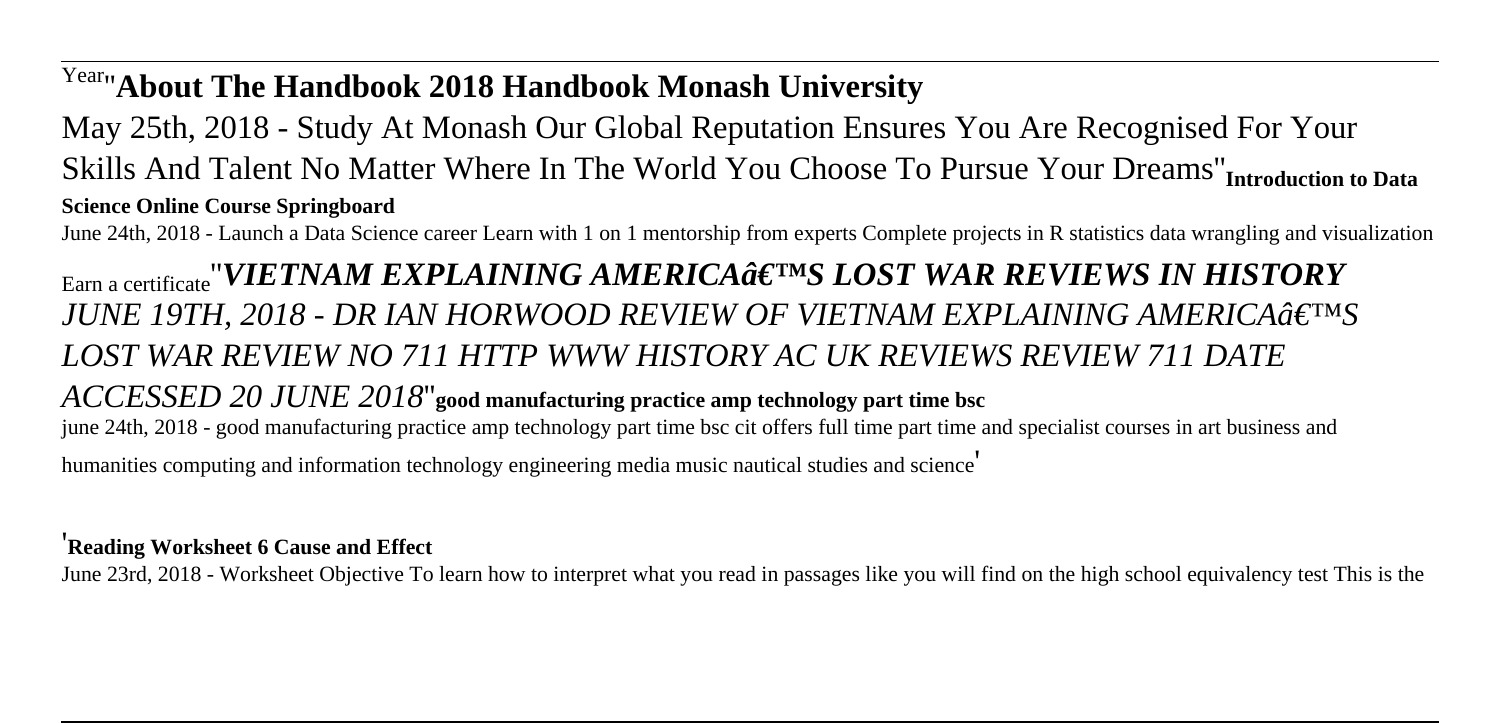last worksheet that covers reading comprehension be sure to complete the Interpreting What You Read Quiz at the end of this learning unit<sup>"</sup>Nike Inc

#### **Wikipedia**

June 23rd, 2018 - Nike Inc  $\ddot{E}$  n a $\ddot{E}^a$  k i is an American multinational corporation that is engaged in the design development manufacturing and worldwide

marketing and sales of footwear apparel equipment accessories and services' '*SPRINGBOARD ENGLISH LANGUAGE ARTS GRADE 11 CONSUMABLE JUNE 12TH, 2018 - SPRINGBOARD ENGLISH LANGUAGE ARTS GRADE 11 CONSUMABLE STUDENT EDITION 2014 COLLEGEBOARD ENGLISH ON AMAZON COM FREE SHIPPING ON QUALIFYING OFFERS GRADE 11 STUDENT EDITION ENGLISH LANGUAGE ARTS SPRINGBOARD 2014 COLLEGEBOARD PAPERBACK*"**california common core state stand** 

#### **ca gov**

june 21st, 2018 - california common core state standards mathematics electronic edition adopted by the california state board of education august 2010 and modified'

'**Frontline Education MyLearningPlan**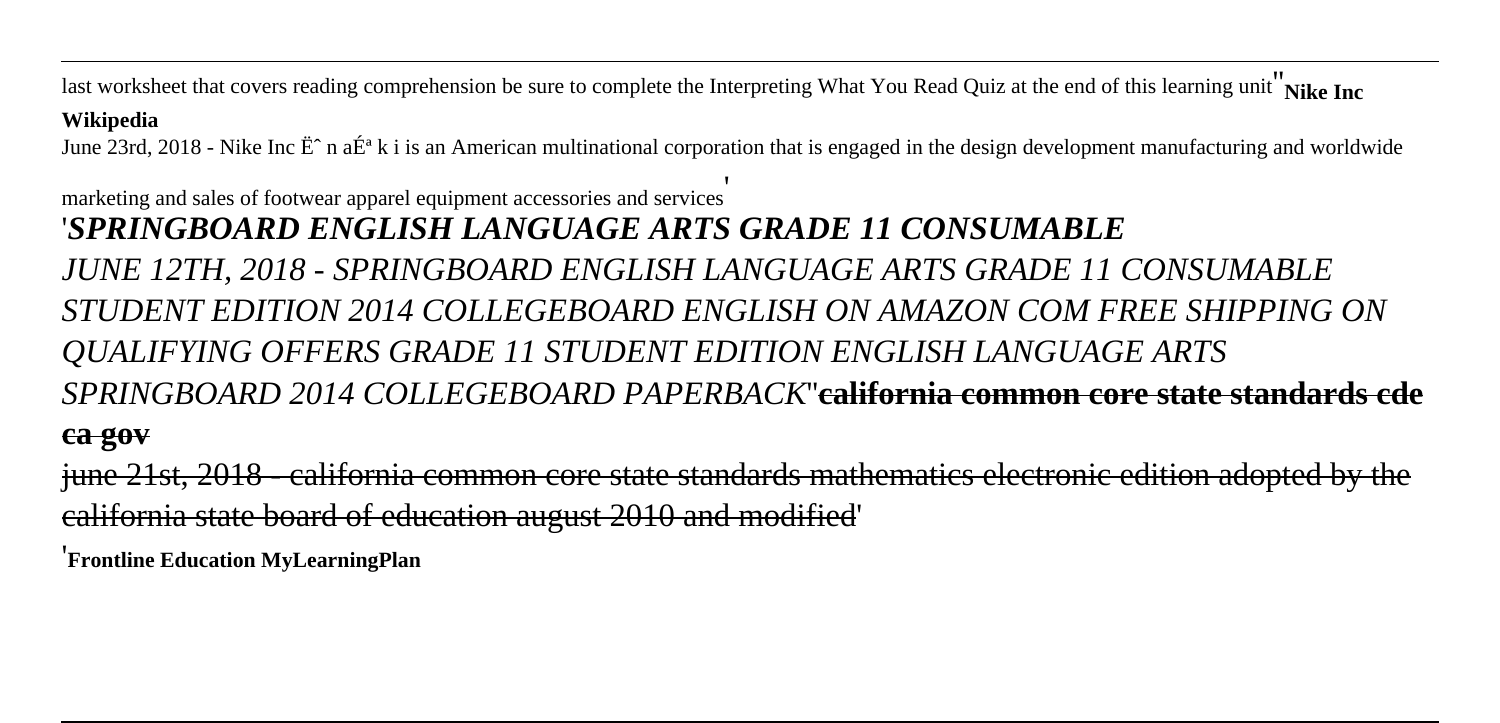June 19th, 2018 - There will be a meeting where the books  $\hat{a} \in \alpha$ Brain Targeted Teaching Model $\hat{a} \in \gamma$  will be handed out and then viewing of a documentary called  $â€ceGrev$  Matters $―$  to kick off the book study**''www nhshsa nhs uk** june 16th, 2018 - 1662 40939 1979 48877 3717 93114 1772 43439 2167 54168 2657 63818 2739 68199 2713 68293 1741 42329 2898 69136 3057 77148 5159 128226 3591 90239 2233 55551 2342 58512 3006 75404'

## '*25 TANKA FOR CHILDREN AND EDUCATORS ATLAS POETICA*

*JUNE 23RD, 2018 - 25 TANKA FOR CHILDREN AND EDUCATORS EDITED AND WITH AN INTRODUCTION BY M KEI TANKA WAKA AND KYOKA ARE FIVE LINE POETIC FORMS ORIGINALLY FROM JAPAN*'

### '*A DAY S WORK HOMESCHOOLSHARE*

*JUNE 23RD, 2018 - LEVEL 3 UNIT STUDY PREPARED BY MARY SHACKLEFORD ALONG WITH LESSON EXTENSIONS BY AMI AND CELIA*''*Pearson Language Tests Wikipedia*